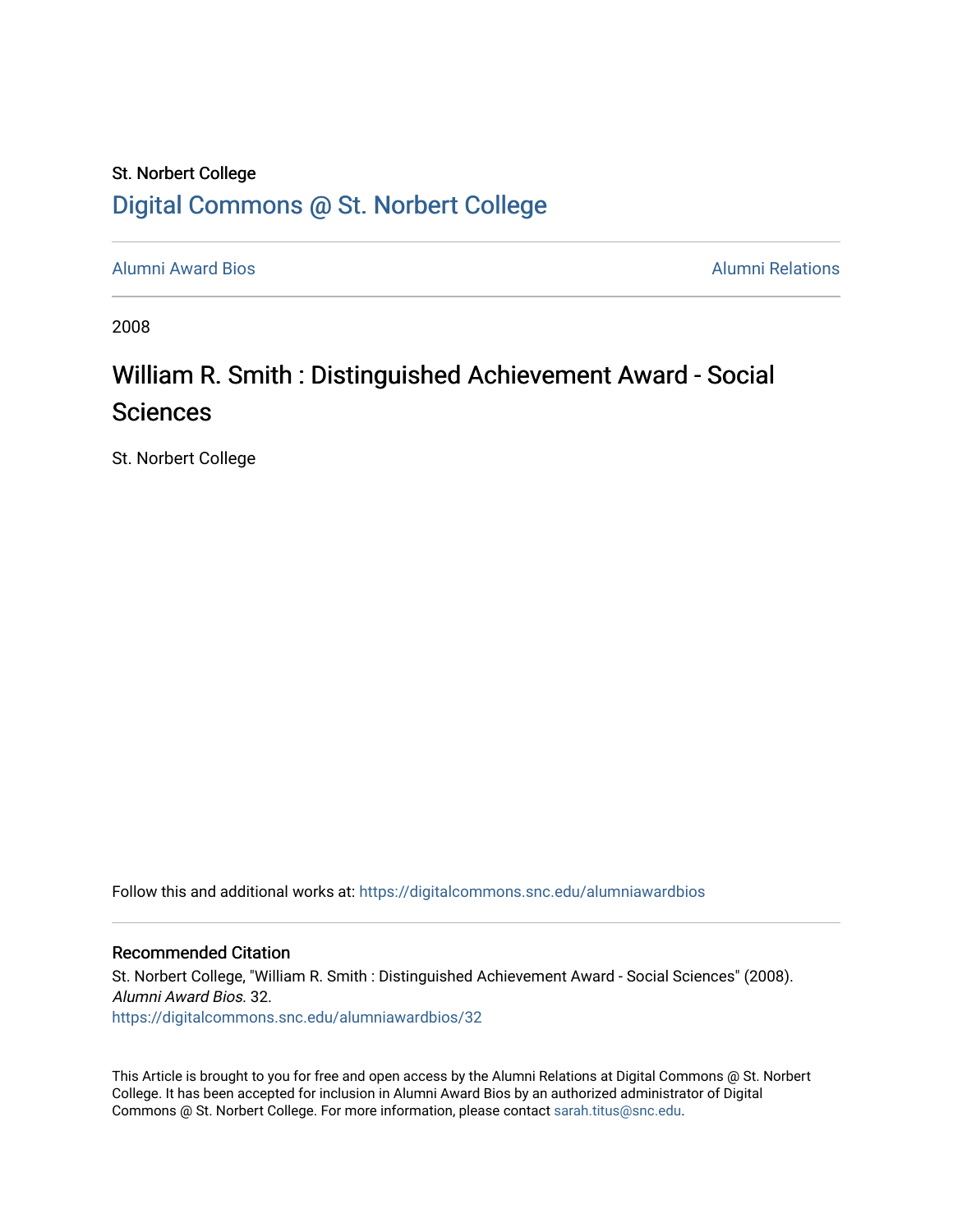

 $\geq$  [Alumni](https://www.snc.edu/alumni/)  $\geq$  [Alumni Awards](https://www.snc.edu/alumni/awards/)  $\geq$  2008 Distinguished Achievement Award - Social Sciences A

## [Alumni](https://www.snc.edu/alumni/index.html)

[Events & Reunions](https://www.snc.edu/alumni/event/index.html) [Behind the Arch](https://www.snc.edu/alumni/event/behindthearch/) [Benefits and Services](https://www.snc.edu/alumni/benefits.html) [Get Involved](https://www.snc.edu/alumni/getinvolved.html) [Give to SNC](http://giving.snc.edu/) [Alumni Awards](https://www.snc.edu/alumni/awards/index.html) [Past Recipients](https://www.snc.edu/alumni/awards/recipients.html) [Knight Lights](https://www.snc.edu/alumni/knightlights/index.html) [Alumni-Owned](https://www.snc.edu/alumni/directory/index.html) [Businesses Network](https://www.snc.edu/alumni/directory/index.html) [Alumni Board](https://www.snc.edu/alumni/alumniboard.html) [Student Alumni](https://www.snc.edu/alumni/saa.html) [Ambassadors](https://www.snc.edu/alumni/saa.html) [Staff](https://www.snc.edu/alumni/contactus.html)

# 2008 Distinguished Achievement Award - Social Sciences William R. Smith '73

Scholar, researcher, mentor to and advocate for undergraduate and graduate students, writer, boys and girls hockey team manager, and responsible, caring citizen all epitomize the many roles that William Smith fulfills. But it was the "intellectually and politically charged atmosphere of SNC" when he was a student that provided Bill "the framework with which to make sense of the challenges presented during those times of change," and in the years since.

After graduating cum laude from St. Norbert with a major in sociology, Bill earned his M.A. (1977) and his Ph.D. (1984) in sociology from Rutgers University. While he was at Rutgers, he was first a teaching assistant in sociology, then a full-time research associate for the Institute for Criminological Research at Rutgers. There he examined the effect that various types of contexts have on the lives of juveniles in group homes and how they were affected by their environments in and out of group homes. After completing his doctorate, Bill taught at Rutgers until taking a position in 1993 at North Carolina State University, where he continues to teach and do scholarly research.

Although his academic interests span a broad spectrum of important issues, it may have been his dissertation, in which he explored the self-esteem of juveniles in correctional facilities, that led him to much of his research, writing and teaching. For instance, two sabbaticals in Stockholm, Sweden, enabled him to concentrate his studies on the causes of delinquency. From this experience, he composed and published a monograph on the vital role Swedish mothers play in motivating children towards achieving educational and occupational goals.

Since then, there appear to be three major areas of interest in Bill's scholarly pursuits: the social ecology (or environment) of crime, racial profiling, and education and crime. In the first of these areas, he has paid particular attention to understanding the characteristics of communities that are conductive to crime, fear of crime and victimization. The National Institute of Justice awarded him a \$63,000 grant to identify ways to mitigate crime in public housing complexes.

His was a pioneering study of racial profiling in traffic stops by police. A \$500,000 National Institute of Justice grant funded a multi-method investigation of drivers of different ethnic backgrounds that presented a breakthrough in studies of racial profiling. The evidence of possible racial bias his study provided has had far-reaching implications for the relationship between the police and the African-American community. Because Bill recognized a link